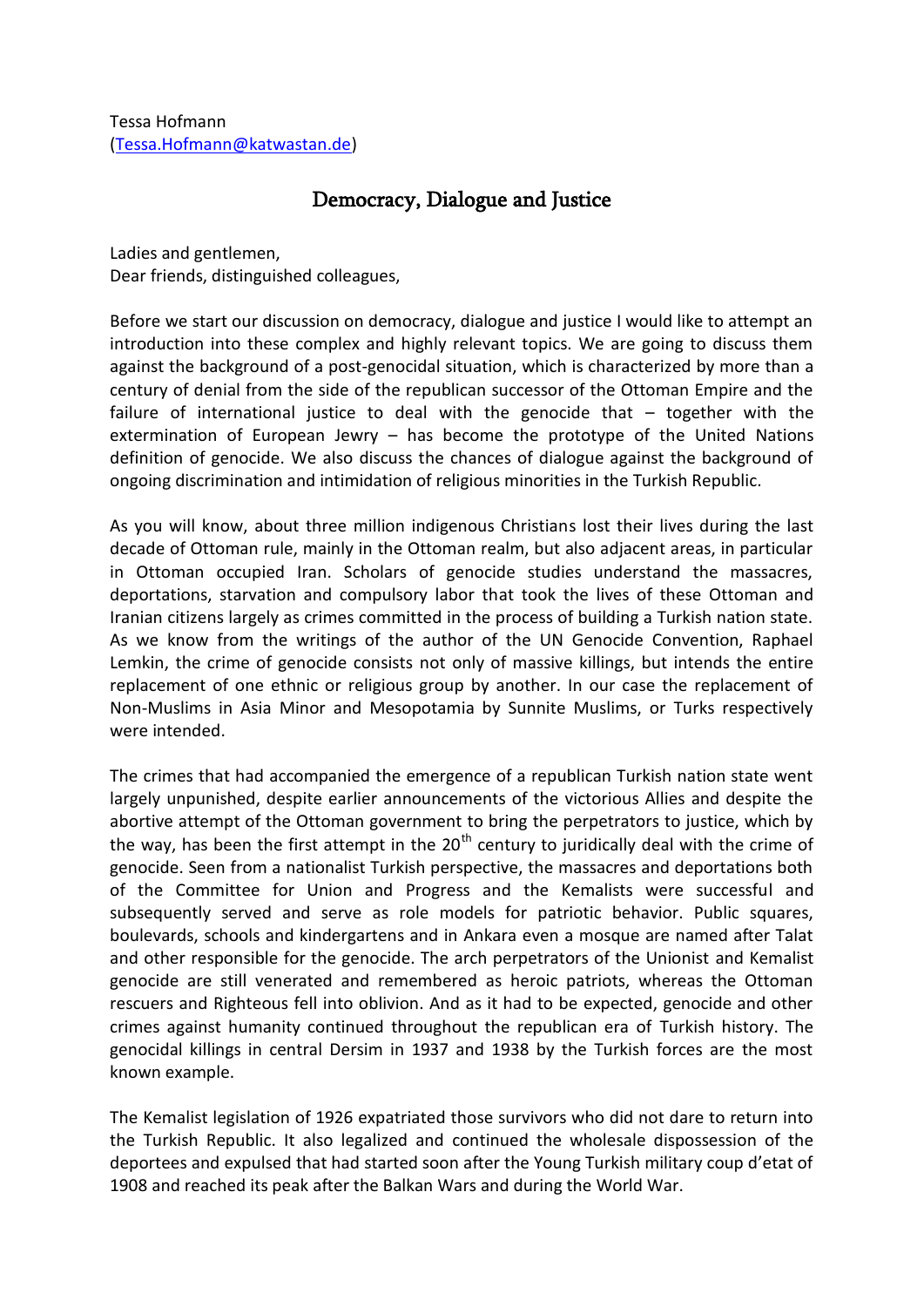The Christian survivors of the Ottoman genocides had not only lost their collective and individual possessions, their homes and properties, but a homeland. In the European and North American Diasporas, they and their descendants were again exposed to racism, discrimination and persecution. In the Soviet South Caucasus, immigrants of previous Ottoman nationality were persecuted and deported as alleged nationalists during and after the Stalinist purges.

To my knowledge there are no representative empirical surveys about the perception of justice among the survivors of the Ottoman genocide and among their descent. My personal inquiries revealed an amazing diversity of individual opinions and demands, ranging from today Turkey's official acknowledgment of the Ottoman crimes and subsequent apology to territorial restitution. A Berlin based descendent of Armenian immigrants from Turkey once said: "I want to read in Turkish school textbooks that it was genocide." Even with regard to this understandable and useful demand, reality is still far from it, as the study of current textbooks in Turkey shows. The polarizing disparity of historic narratives in Turkey, Armenia, Greece and their respective Diasporas continues, and the troubled past casts a long shadow on contemporary relations, be it on official or unofficial and societal levels.

Of particular concern is the intentional destruction, neglect or dispossession of cultural legacy that occurs during and in the aftermath of genocides. All victim groups in question here have experienced tremendous losses of material cultural heritage, or had to witness the conversion of churches into mosques, as it is in particular the case with Greek Orthodox heritage.

If dealing legally with this and other aspects of a troubled past, there exist several conventional instruments to judge state responsibility, starting with the UN Genocide Convention of 1948, followed by the 1954 Hague *Convention on the Protection of Cultural Property in the Event of Armed Conflict*, the 1972 *World Heritage Convention*, and the 2003 *Convention on the Safeguarding of Intangible Cultural Heritage*. Material or moral damage will be also compensated under the International Legal Commission's *Draft Articles on Responsibility of States for Internationally Wrongful Acts<sup>1</sup>* (2001). Although these instruments mainly create obligations towards other states, the argument has been made that claims of indigenous people are to be considered in this inter-state frame since indigenous people were illegally deprived of their sovereignty.

Genocide always bases on the negation of the right to exist. In order to achieve closure and reconciliation, the perpetrating state or its legal successor has to re-establish the victims' right of existence by condemning the crime and expressing remorse and apology, followed by remedies, restitution or compensation, at least in symbolic, apologetic ways. But the usual chronology does not exist in the given case. Rather we face a post-genocidal situation in which, after decades of stagnation, several fields of action demand our simultaneous

 $\overline{a}$ 

 $^1$  Draft articles on Responsibility of States for Internationally Wrongful Acts, with commentaries; Text adopted by the International Law Commission at its fifty-third session, in 2001, and submitted to the General Assembly as a part of the Commission's report covering the work of that session (A/56/10). The report, which also contains commentaries on the draft articles, appears in the Yearbook of the International Law Commission, 2001, vol. II, Part Two, as corrected. -

[http://legal.un.org/ilc/texts/instruments/english/commentaries/9\\_6\\_2001.pdf](http://legal.un.org/ilc/texts/instruments/english/commentaries/9_6_2001.pdf)